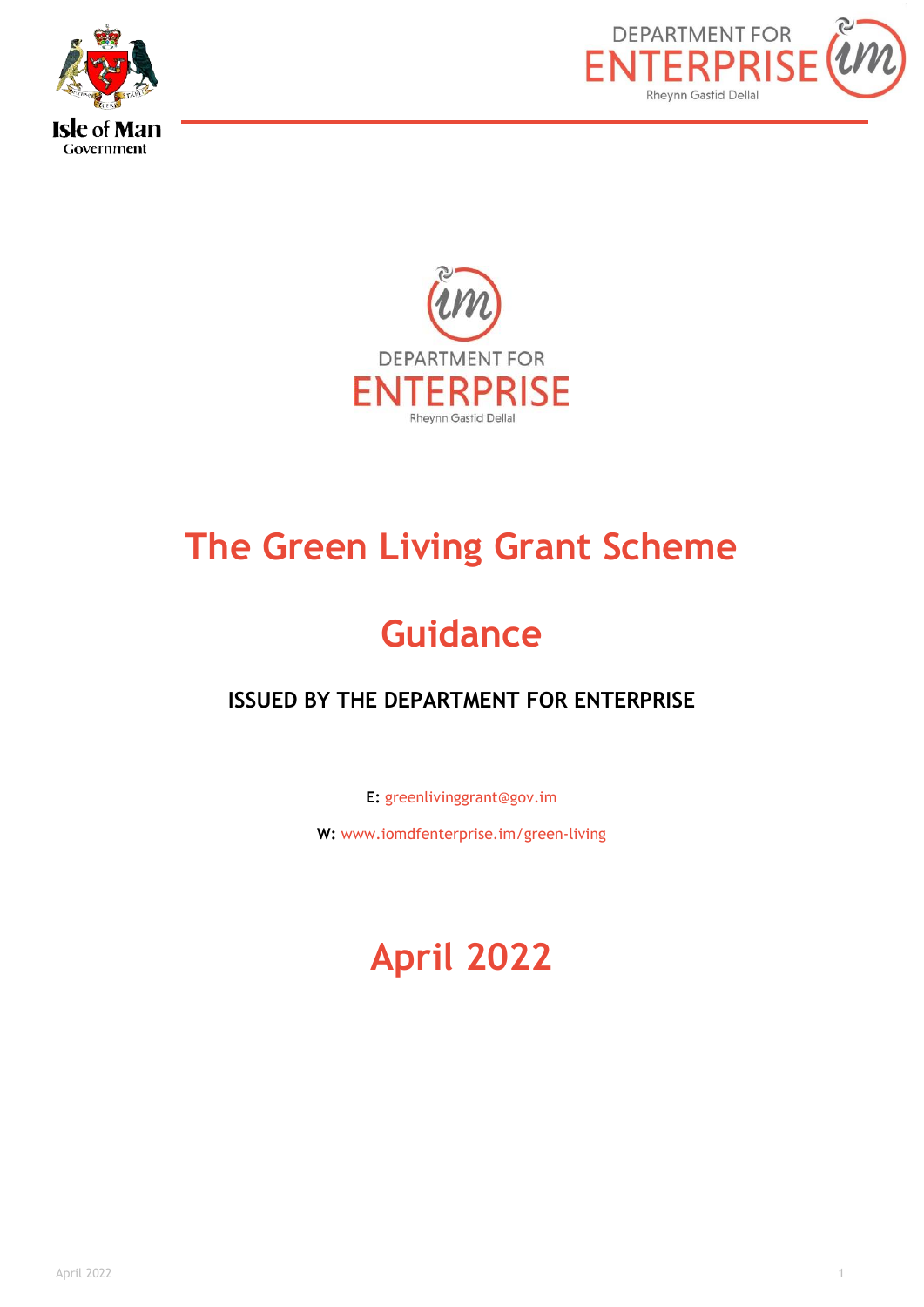# **Contents**

| 1.           |  |
|--------------|--|
| 1.1          |  |
| 1.2          |  |
| a)           |  |
| b)           |  |
| 1.3          |  |
| a)           |  |
| b)           |  |
| $\mathsf{C}$ |  |
| $\mathsf{d}$ |  |
| 1.4          |  |
| a)           |  |
| b)           |  |
| $\mathsf{C}$ |  |
| $\mathsf{d}$ |  |
| e)           |  |
| f)           |  |
| g)           |  |
| h)           |  |
| 1.5          |  |
| 1.6          |  |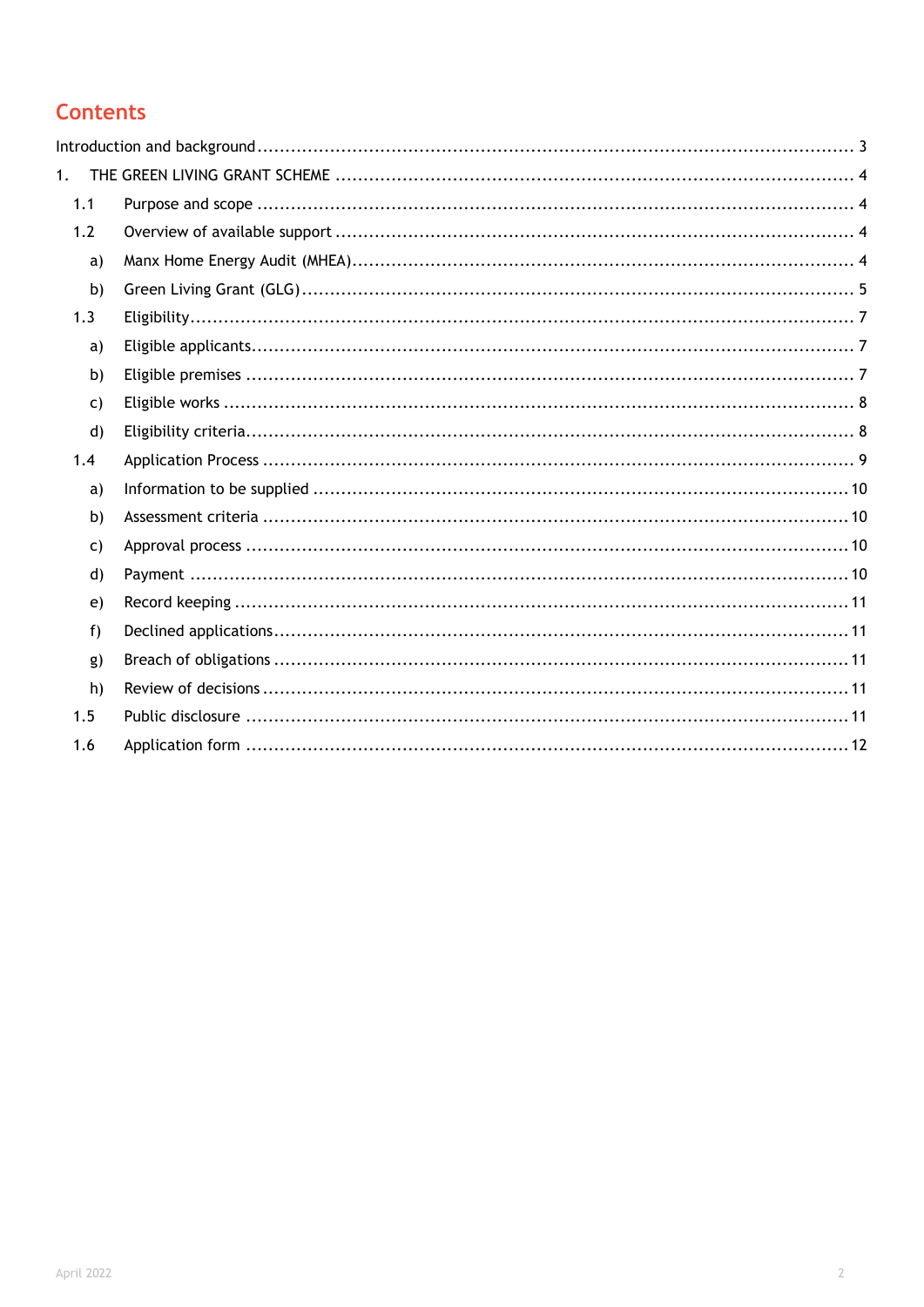## <span id="page-2-0"></span>**Introduction and background**

The Department for Enterprise's Green Living Grant Scheme ("the Scheme") was approved by Tynwald in July 2021 to provide grant assistance to homeowners, tenants and landlords who wish to make improvements to residential properties which would result in them becoming more energy efficient.

The Scheme provides up to £6,000 in financial assistance offered in the form of Manx Home Energy Audits (MHEA), 100% funded by the Department, alongside a Green Living Grant (GLG). GLGS provides financial support of 75% of the cost of recommended works with a value of less than £1,000, and 50% of the cost of works with a value of more than £1,000. In order to receive a grant under the Scheme, an MHEA must be undertaken by a Department approved contractor. The costs of the Manx Home Energy Audits are deducted from the available grant support. The initial MHEA cost is £225, while the follow up MHEA cost is £50, therefore the total maximum grant available to applicants is £5,725.

The Scheme's guidance was updated in April 2022 in order to: -

- Clarify the MHEA costs and the maximum GLG available following the completion of the Domestic Energy Assessor procurement process;
- Make the Scheme more flexible by removing the requirement to claim grants against works in the order stated on the MHEA;
- Permit support of 75% towards works to a value of less than £1,000; and
- To remove the requirement to use contractors registered with Construction Isle of Man where works have a total value of less than £1,000.

The Scheme is made by the Department for Enterprise, with the Tynwald Scheme being available at <https://www.tynwald.org.im/business/opqp/sittings/20182021/2021-SD-0132.pdf>

This guidance is issued by the Department for Enterprise in accordance with paragraph 19 of the Scheme and sets out how the support is to be administered.

If having read these guidelines potential applicants have any queries regarding the Scheme, they are encouraged to complete the enquiry form hosted at<https://www.iomdfenterprise.im/green-living>

#### **Other assistance available from the Department**

The Department provides other forms of grants and assistance which are primarily aimed at supporting businesses, details of which can be found at www.iomdfenterprise.im/financial-support

Note that all of the other Schemes offered by the Department are only open to businesses, or individuals intending to start operating their own businesses.

Please note that providing false, incomplete or misleading information in connection with an application under this Scheme is an offence. The maximum penalty is a fine of level 5 on the standard scale and/or six months in custody.

#### **Disclaimer**

The information contained in this document is intended to be general in scope and should not be relied upon as advice.

Any offer of a grant is also subject to availability of Department funds.

The Department may amend this guidance from time to time. While every effort has been made to ensure that the content is correct and up-to-date at the time of publication, the Department does not accept any responsibility, legal or otherwise, resulting from any errors or omissions and shall not be liable for any losses or damage that anyone may suffer as a result of relying on the information contained herein.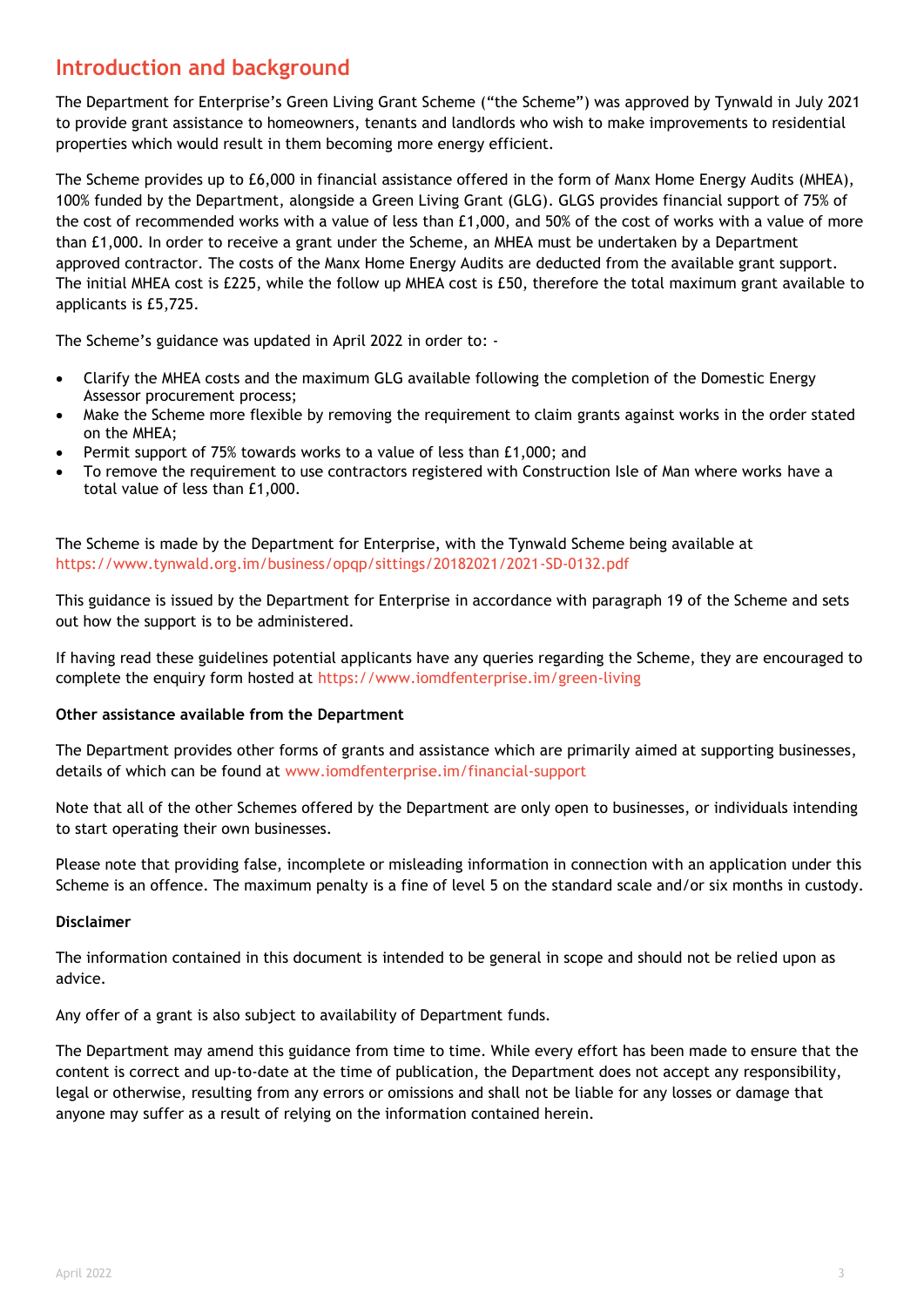# <span id="page-3-0"></span>**1. THE GREEN LIVING GRANT SCHEME**

## <span id="page-3-1"></span>**1.1 Purpose and scope**

The purpose of the Scheme is to provide financial support towards the costs of making energy efficiency improvements to residential properties by way of financial assistance to those applicants that meet the Scheme's eligibility criteria (please refer to [1.3\)](#page-6-0).

"Applicants" are defined as being one of the following: -

- 1. The owner(s) of eligible premises;
- 2. A person acting on behalf of the owner(s) of eligible premises; and
- 3. The landlord of eligible premises.

Full eligibility criteria for the definition of eligible applicants can be found under section [1.3a.](#page-6-1)

"Eligible premises" are defined as the following: -

- 1. The premises are located in the Isle of Man;
- 2. The premises are defined as residential (this includes flats); and
- 3. The premises are not owned by a Department, local authority, Statutory Board, housing association or housing trust.

Full eligibility criteria for the definition of eligible premises can be found under section [1.3b.](#page-6-2)

The aim of the assistance is to help homeowners, tenants and landlords make energy efficiency savings, which will in turn help the Isle of Man Government meet its target of achieving net zero carbon emissions by 2050. Further details regarding the Isle of Man Government's Net Zero policies and other energy saving initiatives and suggestions please visit - <https://www.netzero.im/>

The Scheme opened for applications for a two year period from the 1<sup>st</sup> October 2021 up until the end of September 2023. It is anticipated that the Scheme will receive a large number of applications; for budgetary reasons the Scheme may close for applications earlier than September 2023, or close and reopen depending on whether applications received do not progress to grant funding.

Potential applicants should also be aware of the Energy Efficiency Scheme operated by DEFA, details of which can be found here - <https://www.gov.im/categories/home-and-neighbourhood/energy-efficiency-scheme/> It may be possible for applicants to apply for both schemes, however grants cannot be claimed against the same items under both the DEFA Energy Efficiency Scheme and the Department's GLGS.

### <span id="page-3-2"></span>**1.2 Overview of available support**

The Scheme offers a financial contribution of up to £6,000, in the form of 100% of the costs of the Manx Home Energy Audits (MHEA), with the balance available as a Green Living Grant (GLG).

#### <span id="page-3-3"></span>**a) Manx Home Energy Audit (MHEA)**

Manx Home Energy Audits (MHEA) are 100% funded by the Department. Upon application under the Scheme, eligible applicants can receive an MHEA with no obligation to proceed with any planned or proposed works to their properties.

An MHEA is a report based on an UK Energy Performance Certificate (EPC) which details how energy efficient a property is, and what improvements would result in the most cost efficient savings on energy bills. A domestic energy assessor (DEA) would visit the property in order to make an MHEA assessment. The property would be given an asset rating of A to G for its energy efficiency; A being the most efficient and G the least efficient. Additionally, the report will also indicate the potential asset rating that could be achieved if all of the suggested improvements are made. An MHEA would also list areas of work in priority order which would result in energy savings. Only works identified on the MHEA which fall into the costs outlined in 1.3c are eligible for grant support.

Upon receipt of an application the Department will confirm receipt of the application with the applicant. The Department will endeavour to confirm to the applicant within 20 working days whether they have been successful in applying to receive an MHEA.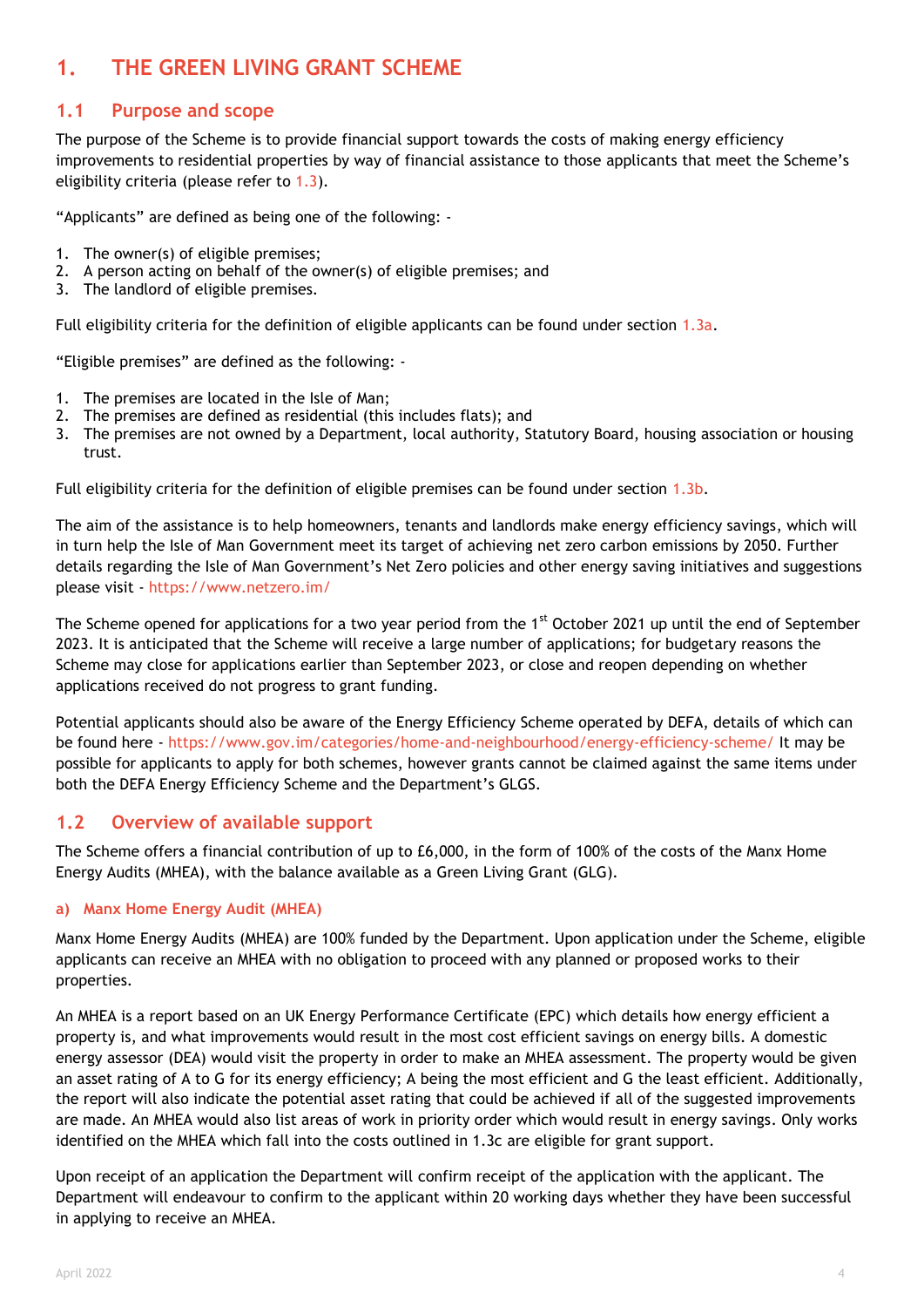Should an MHEA request be approved the Department will confirm this in writing to the applicant, where the applicant will be supplied with a unique identification number. Applicants must use this unique identification number at all times when liaising with the Department, DEA's and building contractors. Following this a DEA, under instruction from the Department, will contact the applicant to arrange a convenient time for the MHEA to take place. The DEA will confirm the unique identification number with the applicant in order to verify that they are acting on behalf of the Department. It is important to note that all arrangements for the MHEA's must be organised directly between the applicant and the DEA, the Department will not be involved in the scheduling of the MHEA. A copy of the MHEA will be issued to both the applicant and the Department.

Due to the large number of anticipated applications, it may be several months from the date the applicant is informed that they are eligible for an MHEA before they are contacted by a DEA. Applicants are requested to be patient during this time and to refrain from querying the status of their application; applications will be processed in date order that they are received and once approved for an MHEA will be added to a waiting list until a DEA is available.

Once the MHEA has taken place, applicants can decide whether or not to proceed with the Green Living Grant (GLG) if their property has an asset rating of level D or below. Alternatively, applicants can choose to withdraw from the Scheme at this point if they wish. Applicants must inform the Department whether they intend to apply for a GLG within six months of the receipt of the MHEA; otherwise the application will be closed in order to allow funding to be allocated to other applicants. Once an application has been closed in this manner, it cannot be reopened as the available funding will have been reallocated.

Initial MHEAs have an associated fee of £225; this is paid for by the Department, however should applicants successfully apply for a GLG this would be deducted from the available grant support.

Should a GLG be claimed, a follow up MHEA would take place after the works have been completed, with an associated cost of £50, which is also deducted from the available GLG. This means that the maximum available GLG support available to applicants is £5,725.

The Domestic Energy Assessor is paid directly by the Department in all circumstances.

If an application is declined by the Department, the applicant will be informed via email, along with the reasons why they are ineligible under the Scheme.

Should the Department require any further information regarding an application, this will be placed on hold and the applicant will be emailed to clarify any issues before the eligibility decision can be made.

#### <span id="page-4-0"></span>**b) Green Living Grant (GLG)**

Following the completion of an MHEA, should the property have an asset rating of D or below, applicants can choose to apply for a Green Living Grant (GLG). If the property has an asset rating of C or above, the application will be closed at this point.

Financial support offered under a Green Living Grant (GLG) may be offered at two levels of support against recommended measures identified on the MHEA as follows: –

- 75% where the cost of works is less than £1,000; and
- 50% where the cost of works is more than £1,000.

Important note - The total cost of the measure in its entirety is taken into consideration when calculating the percentage rate of support and not the sub-components of that recommendation. For example, if a recommended measure has a total cost of £2,000 but use four contractors whose quotes are £500 each, the level of support would be 50% as that entire measure's cost is  $> \text{\pounds}1,000$ .

Important note - The value of the grant is calculated at either 50% or 75% of whichever is the lower of the following: -

- a) the indicative cost(s) indicated on the document supplied along with the MHEA report; or
- b) the contractors quoted cost(s).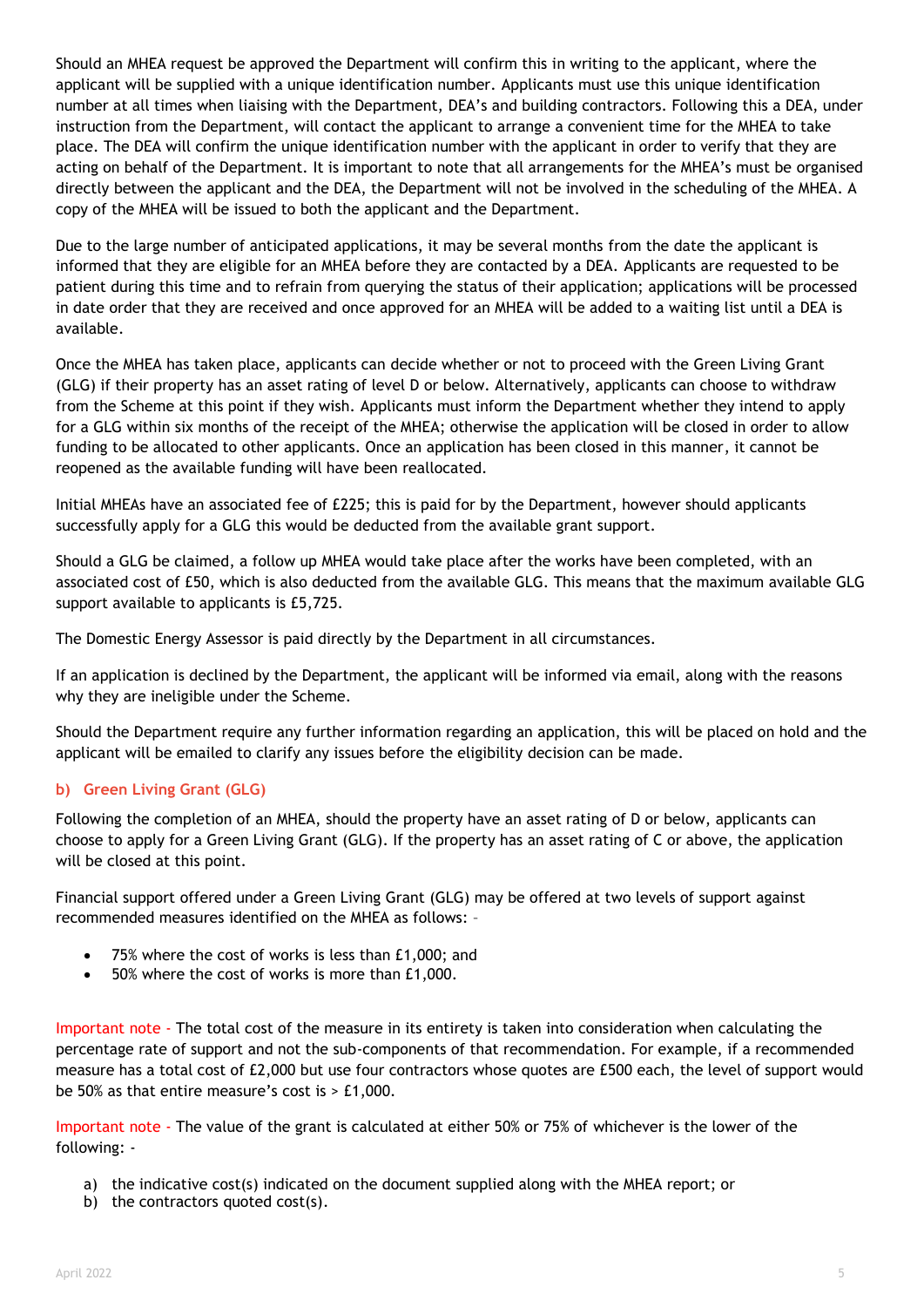In instances where the cost of works is slightly above £1,000, the Department will determine the percentage level of support on a case by case basis.

The maximum available support is £6,000 less MHEA costs, i.e. £5,725. An MHEA must be completed before any GLG application can be made.

The MHEA will list in priority order the most cost efficient methods of making energy savings. Some of these methods may be ineligible for support, please refer to section  $(1.3c)$ , eligible works. It must be understood that the list of recommendations will prioritise measures aimed at keeping heat within the property, as opposed to energy generating measures and the Department recommends that applicants wherever possible try to implement the recommendation in the priority order listed on the MHEA.

Applicants may claim against any areas of works stated on the MHEA and in any order in which they are listed. However, applicants should be aware this may have an effect on the efficiency of the measure as it should be noted that works listed on the MHEA are done so in energy efficiency order; therefore claiming against works in the order listed should result in the highest energy and therefore carbon savings possible.

Important note - Applicants cannot under any circumstances claim GLG support for works not stated on the MHEA. The MHEA recommendations are generated by industry standard software and must be adhered to at all times with no exceptions.

Applicants who receive an MHEA which confirms their property to be rated D or below, will be supplied with an email to confirm the next steps in order to apply for the GLG. Applicants whose properties are rated A-C will be advised that their application is ineligible for the GLG and their application will be closed at this stage.

Further eligibility criteria apply at this stage and applicants must evidence that they meet these criteria via the completion of an online submission of further information. Please refer to section [1.3a\).](#page-6-1)

Applicants must state the works to be completed, the contractors they wish to use for each element, and supply quotes relating to the work(s).

Important note - Where any supplier's quote is more than £1,000, contractors must be accredited with Construction Isle of Man (CIOM). Applicants can confirm whether a building contractor is CIOM accredited here [https://www.constructioniom.im/find-an-accredited-professional.](https://www.constructioniom.im/find-an-accredited-professional) Where the quoted cost of works is less than £1,000, applicants may use any building contractor they wish.

The applicant is encouraged to seek multiple quotes to ensure best value for money and ensure the contractors are Construction Isle of Man registered (where applicable), suitably experienced and, where relevant, accredited for the work undertaken.

The Department, at its discretion may in exceptional circumstances allow applicants to use non-Construction Isle of Man contractors for works with a cost of more than £1,000. However, applicants must evidence that they have tried to obtain a CIOM registered contractor. The Department's decision will depend on a number of factors including the value of the works to be completed, the complexity of the works and the availability of the contractors etc.

Applicants will also be required to submit tax assessment forms for the most recent Income Tax year. In order to qualify for the GLG the applicants income, together with that of their spouse, civil partner or partner (if applicable), must not exceed £112,000.

Upon receipt of this further information, the Department will confirm whether or not the applicant is eligible to apply for GLG funding. If confirmed eligible, the Department will review the tax assessment forms and quotes supplied, liaise with the applicant as necessary, and supply the applicant with an offer letter detailing the support offered. Once this has been signed and returned works can begin.

The building contractor, upon the completion of their works, would forward an invoice to the Department to the stated on the offer letter. The Department may request evidence of the completion of these works from the applicant. The building contractor would invoice the applicant for the balance of the costs of the works.

Upon completion of all of the works stated on the offer letter the DEA will revisit the property to confirm that works have taken place, as well as to complete a second MHEA to confirm the carbon emission savings. The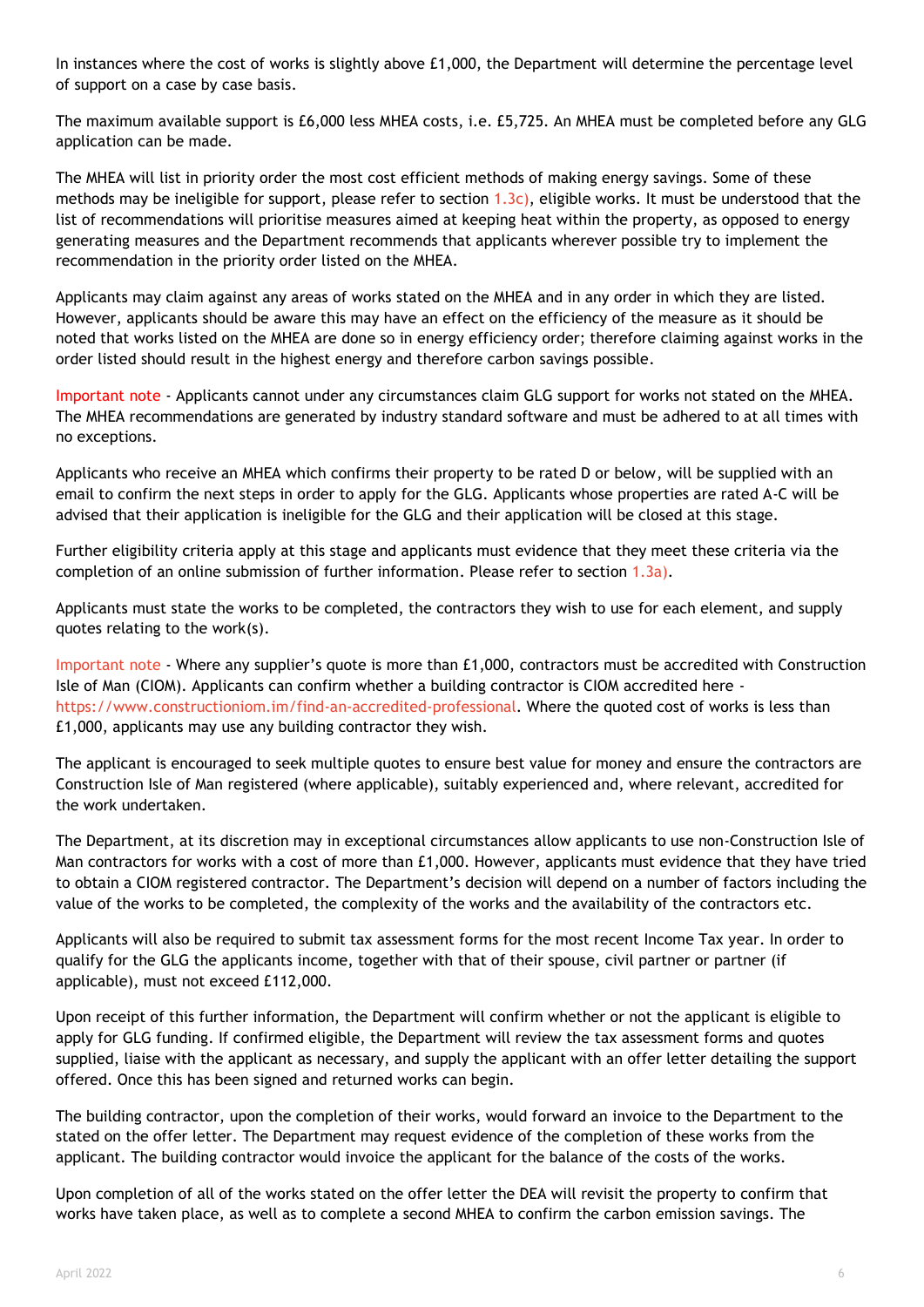applicant must permit this follow up visit to take place and must agree to this as per the terms stated on the offer letter earlier signed and returned to the Department. A copy of the second MHEA will be issued to both the applicant and the Department.

## **1.3 Eligibility**

#### <span id="page-6-1"></span><span id="page-6-0"></span>**a) Eligible applicants**

Eligible applicants must be an Isle of Man resident and either the owner of eligible premises, a tenant of eligible premises, a person acting on behalf of the owner of an eligible premises, or the landlord (an individual not a business entity) of an eligible premises.

Where applications are received from landlords, they should be registered with the Department of Infrastructure under the Voluntary Landlord Registration Scheme.

Any applicant who meets the above criteria is eligible to apply and receive the initial MHEA, should their property meet the requirements of eligible premises.

In order to receive a GLG, in addition to the above, the applicant's gross income, together with that of the person's spouse, civil partner or partner, must not exceed £112,000 gross (i.e. before deductions) per annum for the income tax year preceding that in which the application is submitted.

Should a MHEA confirm that an applicant's property has an asset rating of D or below, when applying for further funding and submitting quotes for work to be completed, they must evidence that they meet this criteria by supplying their Income Tax assessment for the most recent income tax year. Further to this, the applicant must declare whether they have a spouse, civil partner or partner, and if so they must also supply their Income Tax assessment for the most recent income tax year. The total income must be £112,000 gross or less in order to be eligible to apply for a GLG.

Applicants must be resident in the Isle of Man for Income Tax purposes in order to be eligible to apply. Properties owned by those not resident in the Isle of Man for Income Tax purposes cannot be supported under the Scheme.

Applications must be from individuals (and their spouse, civil partner or partner if applicable). Applications from business entities cannot be supported under the Scheme.

Applicants may only receive MHEA's or GLG's for no more than six eligible premises.

#### <span id="page-6-2"></span>**b) Eligible premises**

In order to meet the above criteria of an eligible applicant, the application must be made in relation to an eligible premise.

In order to be considered eligible, premises must be located in the Isle of Man, and they must be a residential premises or a flat. Premises owned by a Department, local authority, Statutory Board, housing association or housing trust are ineligible to apply for any aspect of the Scheme. Definitions of housing trusts and housing associations can be found in the Tynwald Scheme under paragraph 6 (4).

Important note - Shared spaces in blocks of flats are ineligible for support under this Scheme.

Any premises that were granted planning approval for their erection as part of a single planning approval for multiple buildings, i.e. those that were built concurrently alongside other premises as part of a housing estate, which were also given a completion certificate within one year of the date of an application, are ineligible to apply for any aspect of the Scheme.

Any residential properties built after 1<sup>st</sup> January 2020 will be ineligible to receive either an MHEA or a GLG, as such premises will have already been confirmed as having an asset rating of C or above before being signed off.

All premises which meet the above criteria are eligible to apply for an MHEA under the Scheme, should their owners meet the requirements of being eligible applicants.

In order to be eligible to potentially receive a GLG, premises must also have undergone an MHEA assessment by a DEA under instruction from the Department. The asset rating stated on this certificate must be D or lower for the premises to be eligible for the GLG; premises which are rated between A–C are ineligible for the GLG.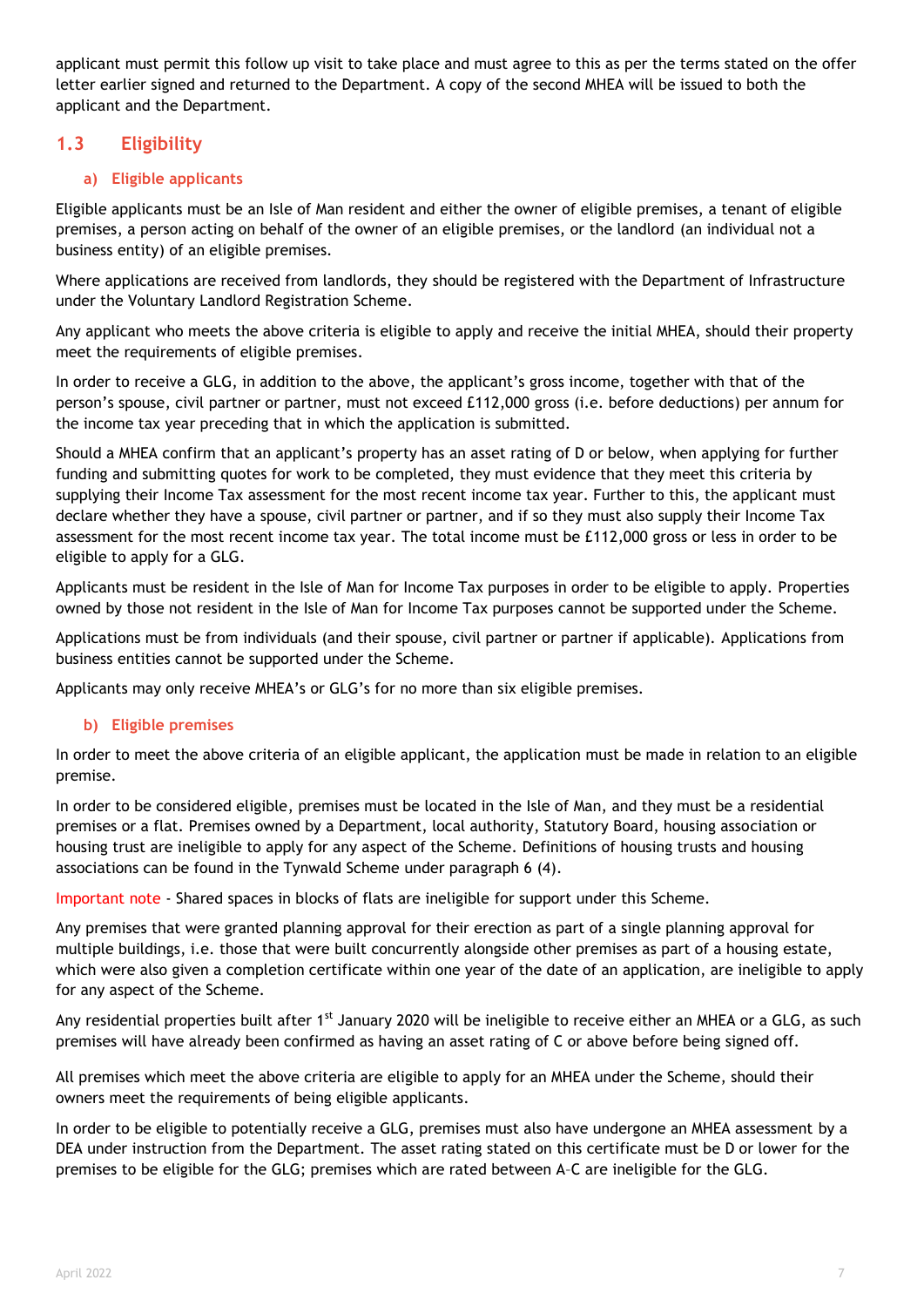#### **c) Eligible works**

<span id="page-7-0"></span>Works eligible for support include the following –

- Loft, solid wall, floor insulation;
- Double glazing;
- Secondary glazing (where double glazing is not appropriate);
- Insulated external doors;
- Hot water cylinder insulation jackets (assuming property does not use combi-boiler);
- Draught proofing of windows, doors and loft hatch as necessary;
- Baffles / dampers to block open chimneys;
- Central heating controls such as room thermostats, programmers;
- Smart boiler/heater controls;
- Low energy lighting;
- Solar PV and Solar Thermal panels; and
- Low carbon heating alternatives, such as:
	- o Air Source, Ground Source or Water Source Heat Pumps
		- o Biomass boilers.

Important note - The following are ineligible for support -

- Vehicle charging points;
- Fossil fuel boilers (i.e. those powered by coal, gas or oil); and
- Cavity wall insulation.

Vehicle charging points are ineligible under the Scheme as their installation would not result in a reduction in the domestic energy costs of a residential premise.

The Isle of Man Government is committed to a target of becoming carbon neutral by 2050, with this Scheme being developed with this target in mind. In order to meet this target, fossil fuel based heating systems will need to be replaced by low carbon heating alternatives, and therefore the Scheme cannot support the installation of fossil fuel based systems.

Cavity Wall insulation is ineligible under the Scheme as it is not suited to the Island's climate due to wind driven rain, and can cause serious issues if installed.

**Important Note:** All work undertaken must have the correct planning and building control approvals. Funding will not be provided towards any works undertaken which require planning and building control approval where these approvals have not been attained.

#### **d) Eligibility criteria**

<span id="page-7-1"></span>This Scheme is only available to "applicants" as defined in Section [1.3a](#page-6-1) who are applying in relation to eligible premises as defined in section [1.3b.](#page-6-2)

Applicants are limited to receiving six initial MHEA's and six GLG's only.

In order to receive an MHEA funded by the Scheme, all "applicants" must:

- a) Meet the definition of an eligible applicant; and
- b) Be applying in relation to eligible premises.

In order to receive a GLG funded by the Scheme, all "applicants" must:

- a) Meet the definition of an eligible applicant;
- b) Be applying in relation to eligible premises;
- c) Be an Isle of Man tax resident;
- d) Together with their spouse, civil partner, or partner, have an income of £112,000 gross (before deducting income tax allowances) or less per annum for the income tax year preceding that in which the application is submitted;
- e) Have undertaken an MHEA on their premises by a Department approved contractor;
- f) Have received an asset rating of D or lower on their MHEA in relation to these premises;
- g) Only use building contractors accredited with Construction Isle of Man for quoted works with a value of more than £1,000 - [https://www.constructioniom.im/find-an-accredited-professional;](https://www.constructioniom.im/find-an-accredited-professional)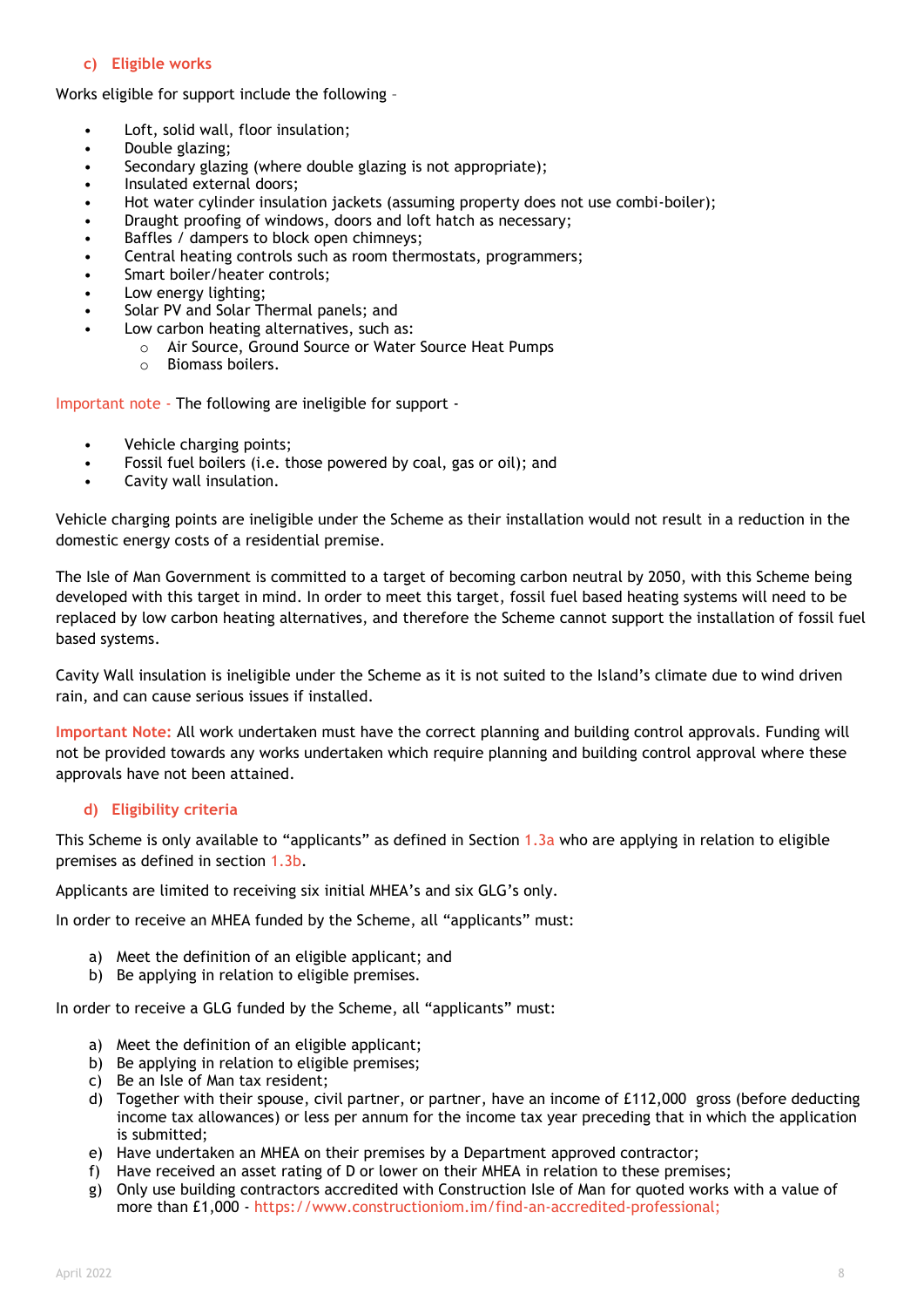- h) Permit the domestic energy assessor to complete a follow up visit on the premises following completion of the agreed works in order to confirm works have taken place and to conduct a second MHEA to determine carbon emission savings; and
- i) Obtain the necessary planning and building control approvals for the works.

Important note - In no circumstances can any support be offered towards any works started or completed either before application has been submitted nor before an offer letter has been signed and agreed between the Department and the applicant. No support can be offered without the completion of an MHEA by a DEA under instruction from the Department, and no support can be offered towards works not listed on the MHEA.

## <span id="page-8-0"></span>**1.4 Application Process**

All applicants are encouraged to carefully review their eligibility status before submitting an application.

Applicants who are unsure of their eligibility, may complete the brief online enquiry form which can be found at <https://www.iomdfenterprise.im/green-living>

All applications must be submitted via the online electronic application form which can be found at <https://www.iomdfenterprise.im/green-living>

Following receipt of a correctly completed online application form, the Department will seek to process the application within approximately 20 working days and make the applicant aware of this decision. However, depending on the complexity of the application and the Department's workload, the processing period may be extended.

If approved, the applicant will be informed via email, and a Domestic Energy Assessor (DEA) will contact the applicant to arrange a mutually convenient time to conduct the MHEA. The approval email will state a unique identification number which the DEA will confirm with the applicant to verify that they are acting under instruction of the Department.

Due to the large number of anticipated applications, it may be several months from the date the applicant is informed that they are eligible for an MHEA before they are contacted by a DEA. Applicants are urged to be patient during this time and to refrain from querying the status of their application. Applications will be processed in the date order that they are received and once approved for an MHEA will be added to a waiting list until a DEA is available.

Following the MHEA, should the premises receive an asset rating of D or lower, applicants can choose to apply for a GLG. Applicants must inform the Department whether they intend to apply for a GLG within six months of receiving their MHEA, otherwise their application will be closed without notification. If applicants wish to apply for a GLG, they should contact the Department to confirm this and supply additional information relating to the confirmation of further eligibility criteria and works to be completed. Applicants will be required to supply copies of Income Tax assessments and copies of quotes received from building contractors.

Should the applicant be deemed eligible for a GLG, an offer letter will be drawn up and agreed between the applicant and the Department. This offer letter will set out the works to be completed, which CIOM contactors are completing the works, and how much support will be offered by the Department. This support will be based on the appropriate percentage rate of either a) the indicative costs supplied with the MHEA or b) the quoted costs, whichever is lower. The building contractor will charge this to the Department and invoice the applicant for the balance of the costs. The maximum available support via the GLG is £5,725. The offer letter will set out further terms and conditions and must be signed and returned to the Department before any works can begin. The Department's contribution will strictly be as set out in the offer letter, therefore should works cost more than quoted, applicants will be liable for these additional costs.

Where the cost of works is greater than £1,000, building contractors must be accredited with Construction Isle of Man - [https://www.constructioniom.im/find-an-accredited-professional.](https://www.constructioniom.im/find-an-accredited-professional)

Important note - Should the applicant pay any contractor not stated in the offer letter, financial support will not be provided.

Should planning or building control approval be required in relation to any works, this must be obtained before any works can begin.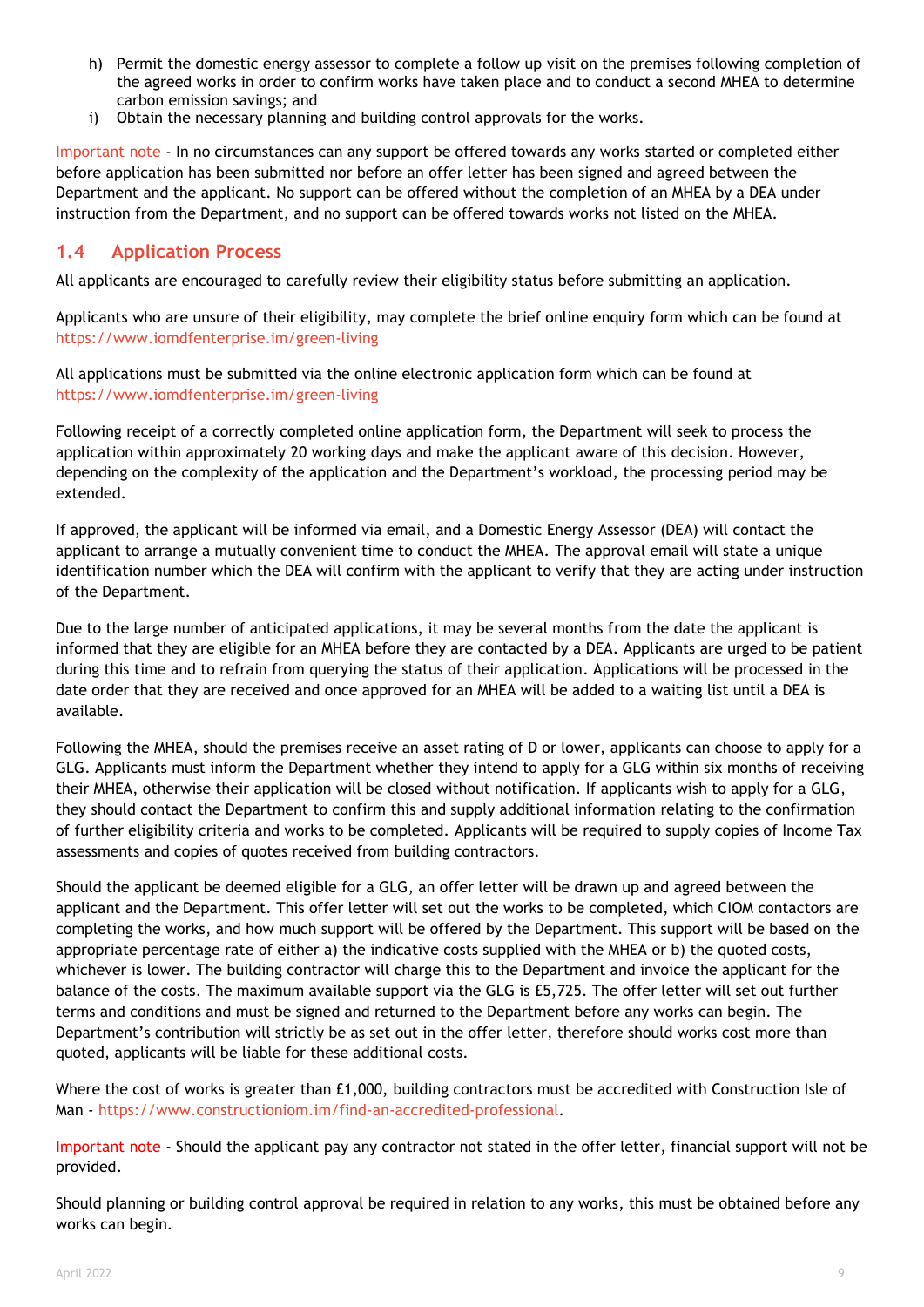As works are completed the building contractors would send invoices to the Department for payment. Alternatively, if applicants choose, they may pay 100% of the cost of the works to the contractors and request to be reimbursed for the grant amount set out in the offer letter from the Department.

Applicants must usually ensure that all works are completed within six months of the offer letter being signed. Once all works are completed, or after six months, the applicant will be required to contact the Department in order to confirm completion of works and to arrange for the DEA to return to the property to confirm works have been completed and to conduct a second MHEA to determine the reduction in carbon emissions.

The Domestic Energy Assessor's post works visit and follow-up MHEA is a mandatory requirement of the Scheme. Should the applicant not permit this to take place, the applicant will be liable to repay all payments made under the application.

#### <span id="page-9-0"></span>**a) Information to be supplied**

All applicants must fully complete the online MHEA application form which includes;

- o The applicant's details;
- o The details of the premises the application is being made in relation to;
- o Declarations confirming that they met the eligibility requirements of the Scheme; and
- o The Department's standard declarations.

Should the applicant wish to proceed to a GLG following the completion of an MHEA, further information will be required, including –

- $\circ$  Confirmation via the MHEA that the property has an asset rating of D or below;
- o Quotes relating to any works to take place;
- $\circ$  Copies of the most recent Income Tax assessments from the income tax year preceding the submission of the application, both the applicant's and that of their spouse, civil partner, or partner (if applicable), required to confirm that their income does not exceed £112,000 per annum before deductions; and
- o Further declarations relating to the payment of any potential grant.

The Department may demand further supplementary evidence to support the eligibility of the application at any time, such as but not including the following -

- o Evidence that the premises the application relates to are eligible;
- $\circ$  Proof of ownership of the premises the application is being made in relation to;
- $\circ$  If the applicant is not the owner of the premises, proof of the owner's ownership and the written consent of the owner for works to take place; and
- $\circ$  Should the application be from the landlord of a premise, evidence that they are registered with the Department of Infrastructure under any required landlord registration scheme.

#### <span id="page-9-1"></span>**b) Assessment criteria**

The Department will assess each application based on the following criteria:

- Full completion of the electronic application form;
- All supplementary evidence provided; and
- Eligibility.

#### <span id="page-9-2"></span>**c) Approval process**

The Department will consider every application which has been properly made and submitted with all required supporting documentation. Decisions may be deferred until all required information and documentation have been submitted.

The Department may approve or decline any application made in respect of either an MHEA or a GLG based on the information and documentation submitted.

All applications for a grant must be approved by a person designated by the Department.

#### <span id="page-9-3"></span>**d) Payment**

Payments in relation to both MHEA's will be made directly to the domestic energy assessor.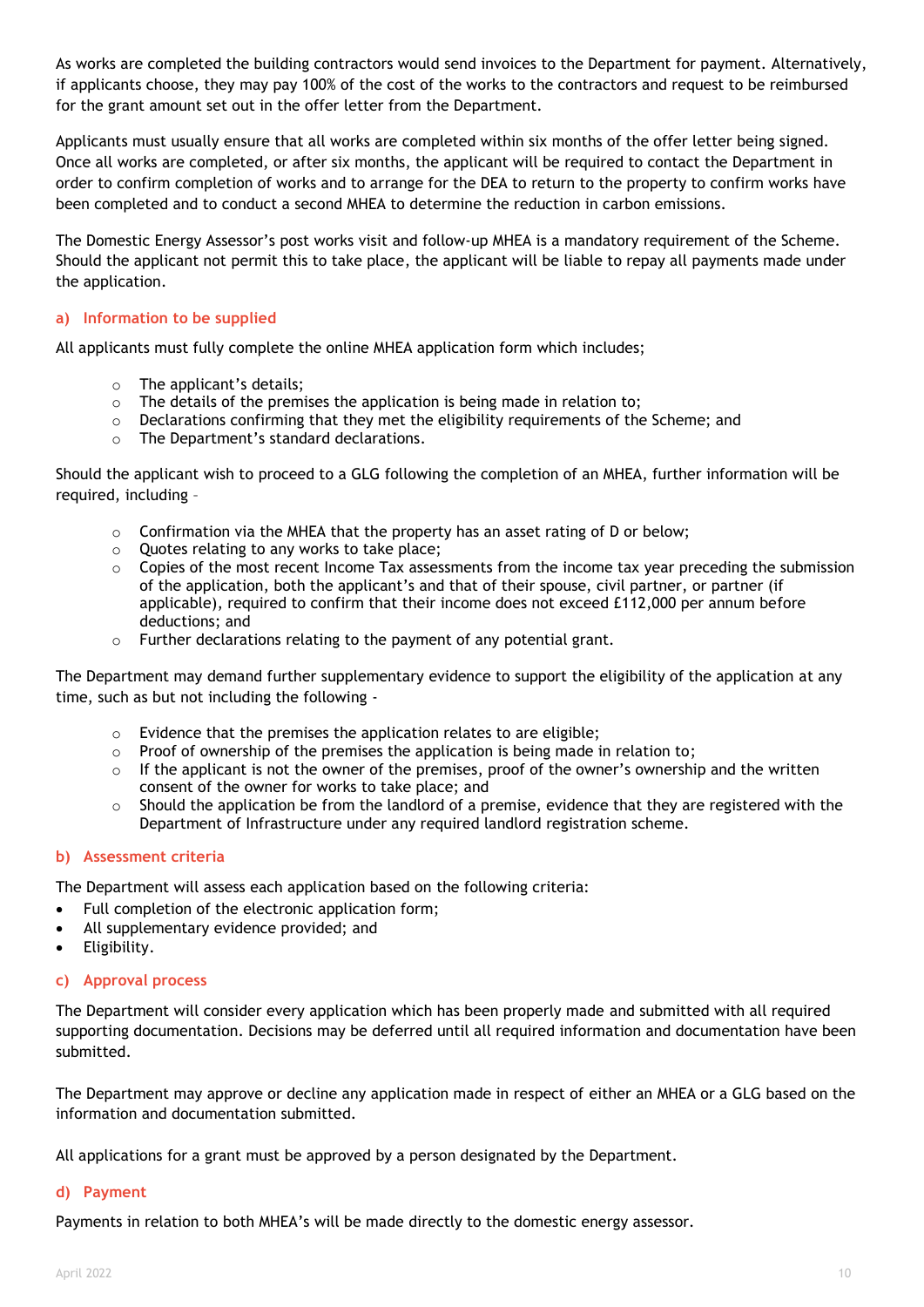Payments in relation to GLG's will be made directly to the building contractors as set out in the offer letter signed by the applicant. The payments are made upon receipt of invoices from the building contractors billed to the Department.

The Domestic Energy Assessor will revisit the property upon completion of all works to confirm that they have taken place.

#### <span id="page-10-0"></span>**e) Record keeping**

Successful applicants must keep any invoice, account or other document relating to an approved grant, or any work in connection with which an approved grant is made, for a period of six years beginning from the day on which the applicant receives notice in writing of the approval of any grant.

#### <span id="page-10-1"></span>**f) Declined applications**

The Department will notify ineligible or rejected applicants in writing, stating the reasons for the refusal and where appropriate, provide information as to the manner in which a defective application may be rectified.

#### <span id="page-10-2"></span>**g) Breach of obligations**

Where the Department deems that a breach of obligations has taken place, it is within its powers to withhold the whole or part of any grant, suspend or terminate the payment of a grant, or recover on demand the whole or part of any grant paid. Paragraphs 10 and 11 of the Tynwald Scheme set these circumstances out in full.

#### <span id="page-10-3"></span>**h) Review of decisions**

If an applicant has been refused and wishes to request a review of the decision, the applicant must clearly and concisely state the reasons for the decline, the reasons for the review, any measures undertaken to resolve the issue and provide any additional supporting information.

The Department must appoint an officer of the Department (other than an officer involved in the original decision) to adjudicate on the review. The review officer's adjudication will be final.

The reviewing officer will then consider whether the correct decision has been made in relation to the Tynwald Scheme and the Scheme's Guidance etc and cannot take into account hardship and personal circumstances etc.

The reviewing officer does not have the authority to make exceptional one-off decisions which do not comply with the Scheme's legislative framework.

A request for a review of a decision must be made in writing within one month of the date of notification of that decision.

An application may only be reviewed once.

Review requests should be either emailed to greenlivinggrant@gov.im or sent to:

The Green Living Grant Scheme Manager, Department for Enterprise, St Georges Court, Upper Church Street, Douglas, Isle of Man IM1 1EX

### <span id="page-10-4"></span>**1.5 Public disclosure**

Applicants should also be aware that both parliamentary and freedom of information questions may be asked about particular applications or applicants. The Department will answer all parliamentary questions and freedom of information requests in accordance with the Freedom of Information Act 2015 and the Data Protection Act 2018.